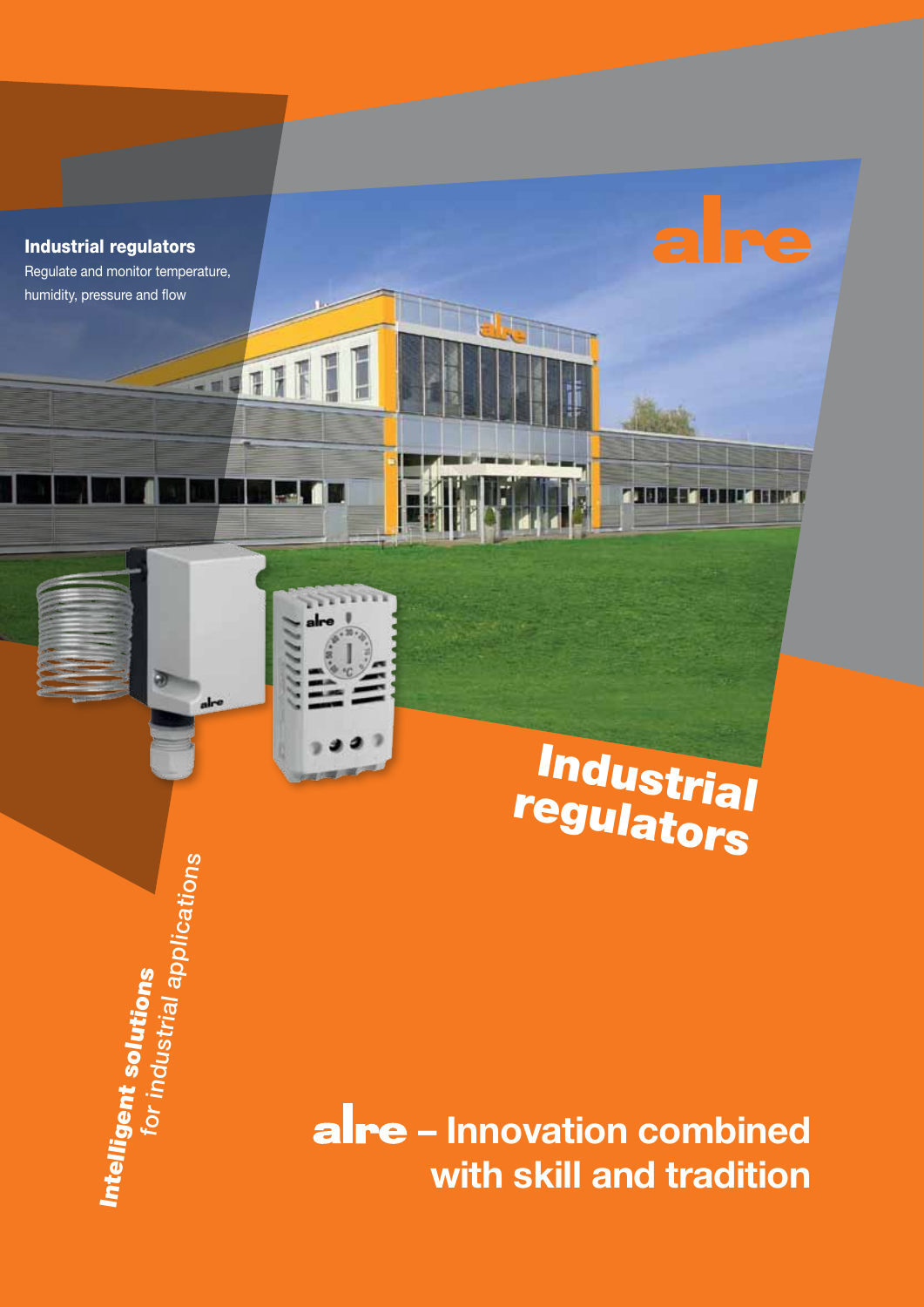**For further information, please consult our most recent catalogue or visit www.alre.de**

# alre - Intelligent solutions for industrial applications





## **Temperature Humidity Flow Pressure**



### **Thermostats for installation in distributor**s

- 
- 
- 

- various models, e.g. surface-mounted, duct, contact,
- 
- various models, e.g. surface-mounted, flush mounted, sleeve, air, duct, contact, exterior sensor

 $-0 - 10$  V or 4 - 20 mA – also available for humidity/temperature combined in one appliance

– for pipe diameters between  $\frac{1}{2}$ " and 8" – also suitable for aggressive media – TÜV-tested



 and many more, such as switch cabinet, contact or duct thermostats, differential temperature regulators, displays and thermostats for front panel installation, electric multi-level regulators



















**Surface-mounted hygrostats** – exterior / interior setting – mech. range limitation

**Flush-mounted hygrostats** – external setting – adaptable for virtually all surface switch ranges – mech. range limitation



**"Humidity" duct transducers**



 and many more, such as "Humidity and temperature" transducer for outdoor use





**Flow monitors** – for liquid media

**Flow monitors** – for liquid media – for pipe diameters between 3/8" and 1"







**Airflow monitors** – fixed / remote sensor – with/without locking device – adjustable turn-on/turn-off delay



**"Airflow" transducers** – outpout signal 0 - 10 V – with mounting flange – measuring range 0 - 20 m/s





| Differential pressure switches<br>- monitor over-, differential or underpressure<br>- interior / exterior setting<br>- various measuring ranges<br>- optional cover set for IP65<br>- with/without pre-assembled mounting bracket |
|-----------------------------------------------------------------------------------------------------------------------------------------------------------------------------------------------------------------------------------|
|                                                                                                                                                                                                                                   |
| "Pressure" transducers<br>- measure pressure in gas or liquid media<br>$-0 - 10$ V or 4 - 20 mA                                                                                                                                   |
| "Differential air pressure" transducers<br>- measure over-, differential or underpressure<br>$-0 - 10$ V, 0 - 20 mA or 4 - 20 mA<br>- optional LC display                                                                         |
|                                                                                                                                                                                                                                   |